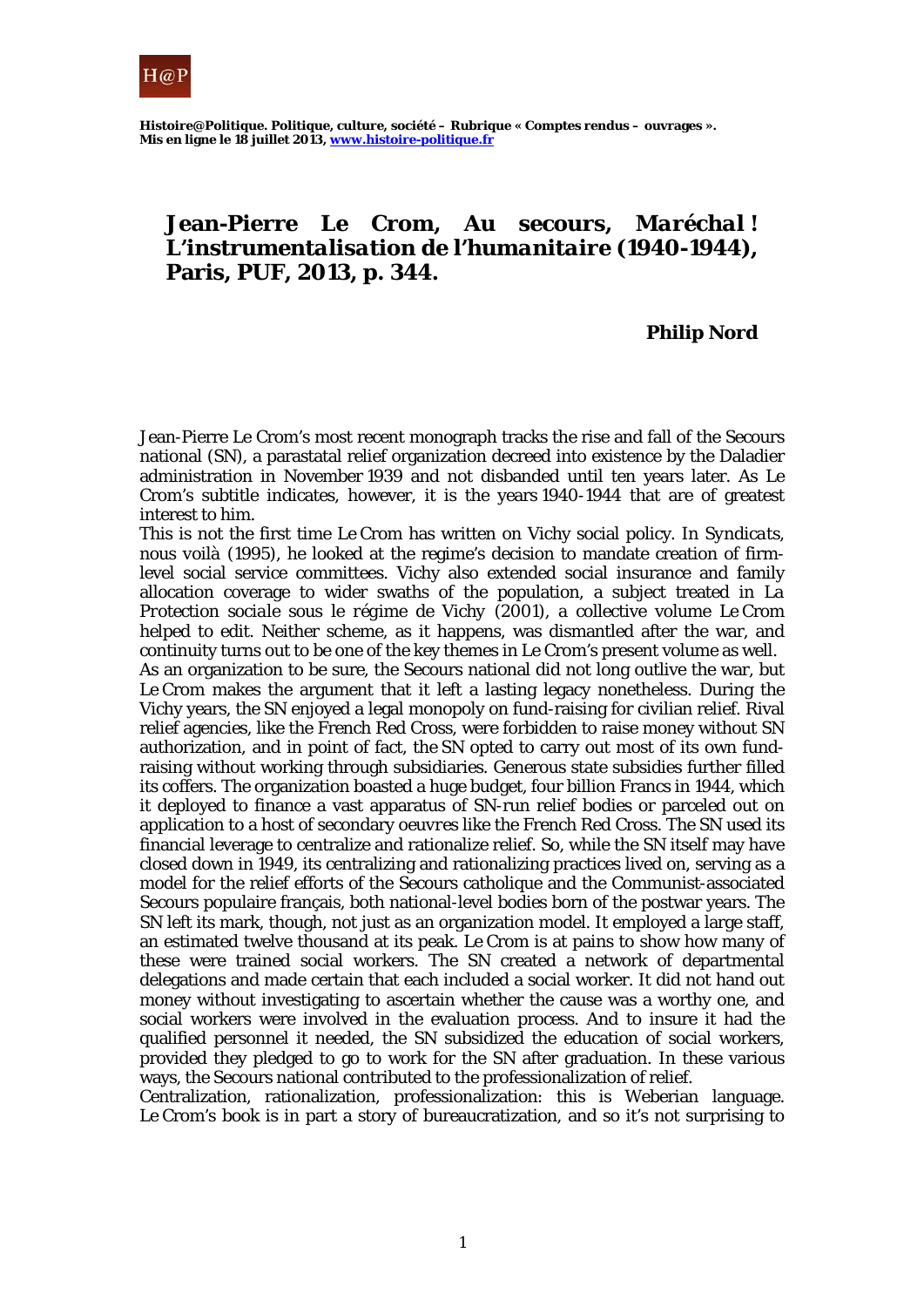

encounter a figure like Raoul Dautry haunting its pages. Dautry in so many ways helped to define what a modernizing technocrat looked like: as architect of the national rail service in the 1930s and from November 1944 as Minister of Reconstruction and Urbanism in de Gaulle's provisional government. It was Dautry who got a protégé, Robert Garric, named as the SN's commissioner-general in August 1940, and it was he who in August 1944 took over the SN himself to help shepherd sit through the first weeks of the Liberation, a tricky moment of transition for an organization with such close ties to the discredited Vichy regime.

The invocation of Garric's name, however, points to a second way of looking at the Secours national focused less on Weberian themes and more on confessional ones. Garric was a product of the interwar Catholic associational mobilization. A veteran of the Great War, he had committed himself in its aftermath to finding ways to preserve in peacetime the above-class fraternity of the trenches. It was in this spirit that he founded the Equipes sociales in 1920, which brought together laborers and young Catholic bourgeois in a spirit of common moral and educational endeavor.

A similar moralizing spirit, Catholic in tonality, shaped the thinking and modus operandi of the Secours national itself. The organization styled itself as an aboveparty social service organization. It did not dole out assistance with reckless abandon but made inquiries first into the worthiness of would-be recipients. That task often fell to social workers. In the 1920s and 1930s, Protestant women had dominated the social-work profession, but that ceased to be the case during the war years when women of Catholic background moved center-stage thanks in part to the patronage of the SN. It will not come as a surprise then that the SN looked with greater favor on relief applications from families who sent their children to Catholic schools and maintained high moral standards at home than on pleas for help from divorcees and unwed mothers. And once relief was granted, it was not paid out in cash, which might be diverted to undesirable purposes, but in kind in the form of clothing, food, or fuel. The SN, moreover, had the authority to call for dissolution of subsidiary agencies that it judged uncooperative, an authority it took advantage of to target the Salvation Army and Quaker groups in the northern zone. As noted already, the SN amassed most of its income from fund-raising and state subsidies, but it benefited from a third source as well: revenue from the sale of property confiscated from citizens, most often Jews, who had fled abroad. The SN was a huge, bureaucratic body, a state within a state in Le Crom's words, but it was also Catholic in orientation: committed to moral improvement, cool to Protestant competitors, and not averse to benefitting from the regime's anti-Semitic policies.

The Secours national's Catholic orientation helps explain the position it staked out for itself in the constellation of charitable organizations that proliferated during the Vichy years. It got along fine with the Assistants du devoir patriotique, a relief network associated with Colonel François de La Rocque's Parti social français. The SN's dealings with the French Red Cross were more complicated. The Red Cross had venerable antecedents and enjoyed a certain social cachet, none of which predisposed it to take a back seat to the upstart SN. A *modus vivendi* was worked out in the end, however. It was harder to maintain the peace between the SN and organizations that outflanked it on the Right like the Entraide d'hiver and the Comité ouvrier de secours immédiat (COSI). The former was an Occupation-era creation, most active on the Parisian scene. It was supposed to be subordinate to the SN, but its leadership, connected to the fascist ligueurs Marcel Déat and Jacques Doriot, had other ideas.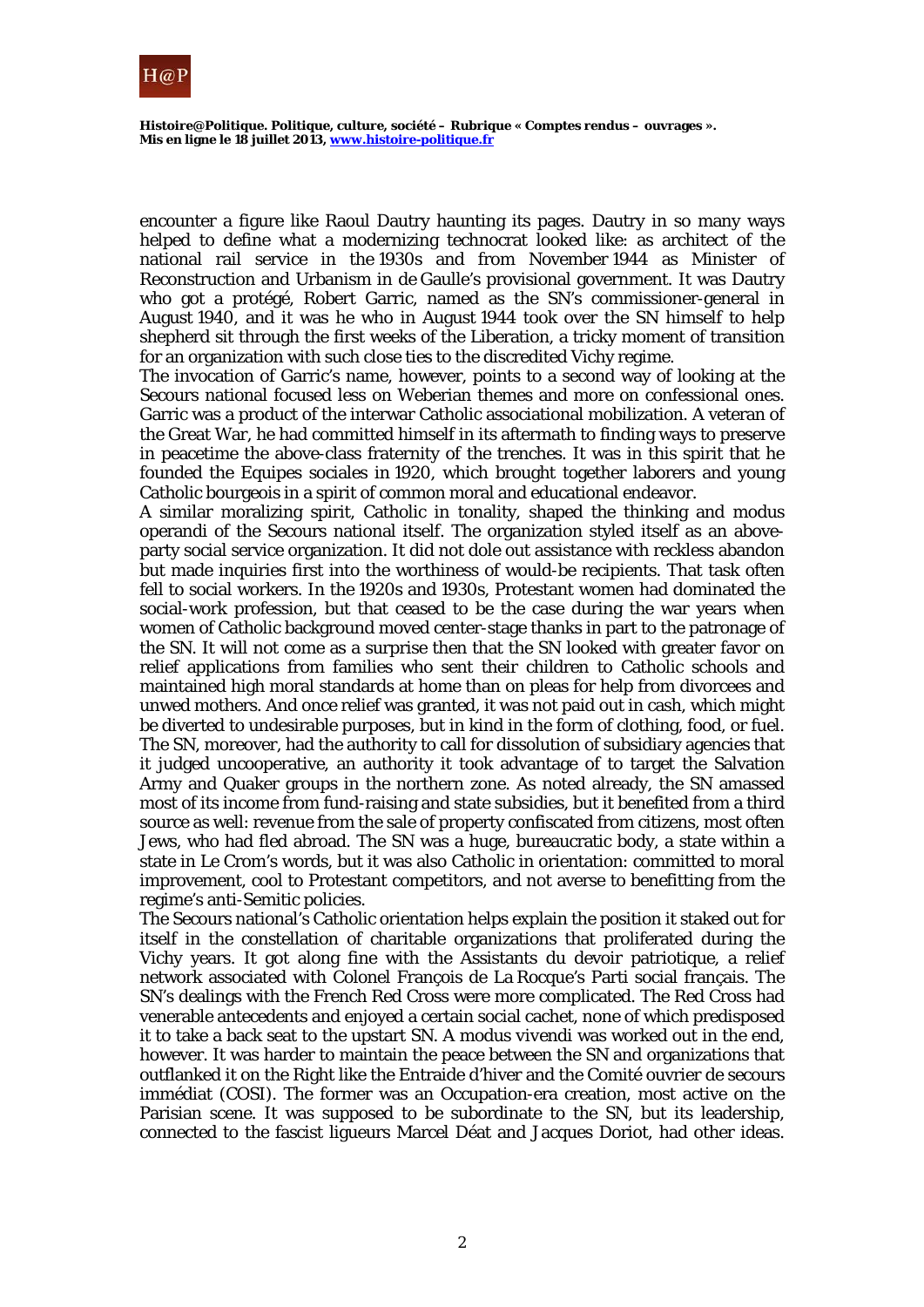

They imagined a relief regime more *populaire* in its operations, willing to hand out, not just materiel, but cash to all the needy without moralizing strings attached. Tensions between the SN and Entraide d'hiver never got resolved. With the COSI, however, relations were not just prickly but hostile and rivalrous. The COSI was created in 1942, Déat and Doriot acolytes once again taking the lead. The organization's stated objective was the provision of assistance to victims of allied bombing raids. It got backing from the Germans, financial as well as political, and as a result, Vichy legislation notwithstanding, did not have to answer to the SN. It conceived of itself, moreover, as an agent of popular revolution, a stance reflected in the personnel it recruited, many of them trade-unionists (of the sort loyal to René Belin, Vichy's Minister of Labor). The Secours national had no sympathy for fascists and collaborators; it got on with La Rocque and his ilk, fellow paladins of Christian civilization; and it maintained polite, if strained, relations with upper-class establishment organizations like the Red Cross.

In a word, the SN situated itself on the Christian, non-fascist authoritarian Right, and it was in that spirit that it cleaved to Pétain. The SN embraced the Maréchal as the embodiment of a paternal Catholicism and as an above-class guarantor of national sovereignty. Pétain served as the SN's honorary president. The SN in turn undertook to popularize Pétain's image. In 1940, it retailed an estimated five million post-cards and portraits of the Maréchal in the unoccupied zone alone.

Le Crom evinces some puzzlement when sorting out how the SN and other Vichy-era relief agencies related to the Resistance. The SN, though ever loyal to the Maréchal himself, began over the course of the Occupation to tilt to the Resistance side, helping out Jewish children and other victims of the regime's persecutory policies. Lower echelon figures in the COSI did the same. But there is no real need for puzzlement. The SN's conduct was similar to that of other organizations situated on the Catholic Right, Jeune France, for example, or the Compagnons de France. They, like the SN, distanced themselves from a regime they had once supported as it slid deeper into collaborationism in the last years of the war. The persecution of Jews was one thing, their deportation another. As for the Nazi occupation of the southern zone and the imposition of the labor draft, these were measures that Catholic patriots just could not stomach. Such measures awakened as well the conscience of COSI tradeunionists who, pacifist and anti-communist though they might have been, still retained some memory of the ethical commitments that had led them to the Left in the first place.

Le Crom's intelligent and deeply-researched book is in the end a book about power, about the construction of a grand bureaucratic apparatus and the politically-marked purposes to which that apparatus was put. Humanitarians today might like to think that they are leaving partisanship behind to fight the good fight, but the case of the Secours national stands as a reminder of how deeply humanitarian work is implicated in structures of domination. Hezbollah, as Le Crom himself takes note, built its power in part on providing the kinds of welfare services that the Lebanese state itself proved unable to supply. In the US, welfare provision stands at the center of political debate, every penny spent now a matter of bitter partisan contention. The politics in these two instances are not hard to parse. But what are the politics of humanitarian interventions undertaken by western states backed by well-meaning publics? They might not be so easy to discern, but they are there, and Le Crom's book invites us to try to sort them out.